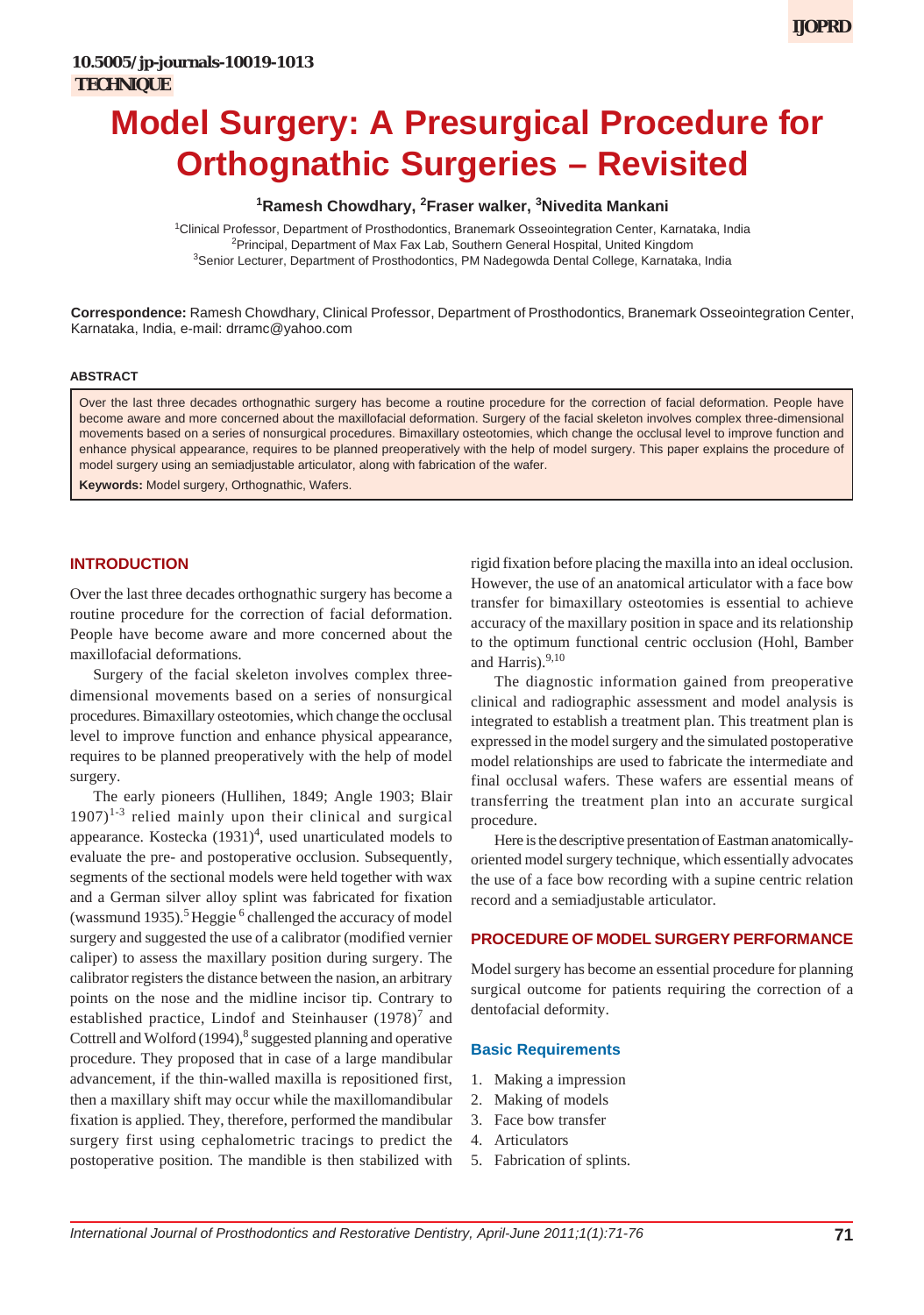# **Making of Impressions**

The impression technique for orthognathic model surgery is very technique sensitive. A defect may not be noticed on the plaster model but the occlusal relationship may be altered, particularly with segmental procedures. A further complication would be the inaccurate fit of the intraoperative occlusal positioning wafers.

There sets of impression are to be made. Wherein out set is used for the fabrication of occlusal wafers, one is a diagnostic cast and the anatomical markings and model surgery.

### **Making of Models**

After the impressions are poured in dental stone, the base of the cast is trimmed with the flat plane placed across the occlusal surface of the mandibular teeth. The base is trimmed until it is parallel with the flat plane. Accordingly the maxillary cast is also trimmed square with the sides being parallel to the base of the mandible (Fig. 1).

### **Selection of Articulators**

Plain simple hinge articulators can be used during

- 1. Maxillary advancement with no height change of the maxilla, i.e. no impaction per number down graft.
- 2. Mandibular advancement as a single jaw procedure.

However, planning orthognathic surgery by model surgery on semiadjustable articulators offers advantages over simple instruments. The use of a semiadjustable anatomical articulator with a face bow transfer for maxillary osteotomies is essential to achieve accuracy of the maxillary position I space and its relationship to the optimum functional centric occlusion and also in cases of:

- 1. Maxillary osteotomics with height changes, i.e. impaction or down graft
- 2. Bimaxillary procedures
- 3. Segmental or multipart maxillary osteotomies.

After the rnaxillary cast is mounted, the mandibular cast is mounted using the centric wax record, which is taken at the same clinical appointment as the efface bow registration.



Vertical reference lines are placed on the sides for the maxillary cast and are useful in quantifying the amount of anteroposterior movement at surgery. Similar lines made on the anterior and posterior surfaces of the maxillary cast describe the amount of arch rotation and help prevent or correct a transverse discrepancy. A third set of reference marks are horizontally placed at 10 and 20 mm from the articulator mounting ring. Dental landmarks are utilized to make a series of measurements in order to document the preoperative anatomic position of the maxilla (Figs 2 and 3). A measurement is taken from the incisal pin on the articulator to the upper incisors and similarly to the lower incisors. A simple device was made consisting of square tube which was attached to the incisal pin of the articulator and secured by a screw. The pin is a sliding fit and can be adjusted to touch the teeth, a measurement can then be taken and used to evaluate the change in position of the maxilla. This measurement can also be taken using a vernier calliper and measuring the distance between the teeth and the pin. These measurements are recorded on the cast for future reference (Fig. 4).



**Fig. 2:** Dental landmarks are utilized to make a series of measurements in order



**Fig. 1:** Maxillary cast is trimmed square with the sides being parallel to the base of the mandible



**Fig. 3:** Measurement taken using a vernier calliper measuring the distance between the teeth and the pin

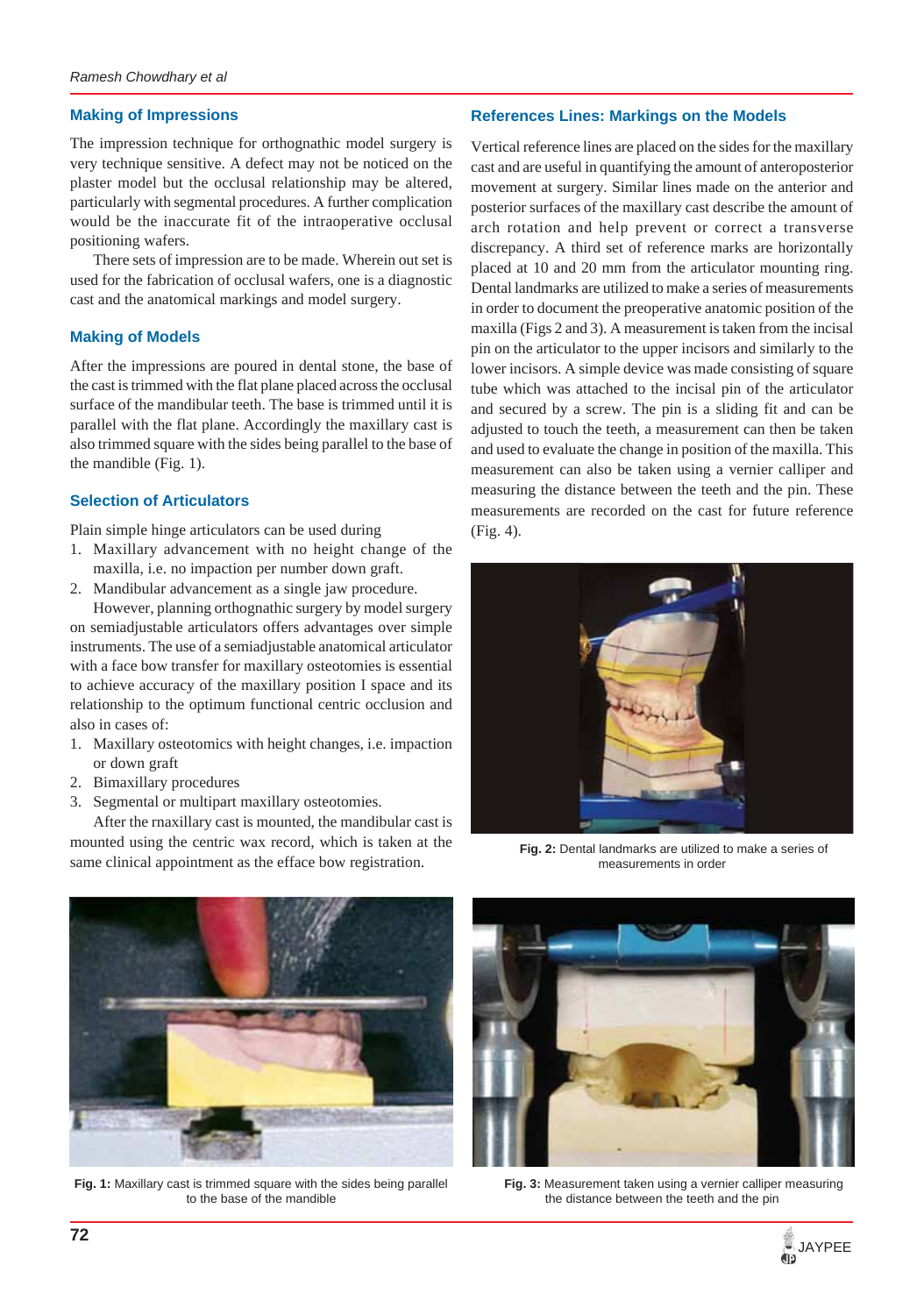

**Fig. 4:** The segments of the maxillary cast are repositioned in optimum occlusion using the lower cast and are sealed together using sticky wax

# **Model Surgery Procedure**

- The maxillary cast is separated from the mounting plaster. This can be done by placing a plaster knife at the joint of the mounting plaster and the maxillary cast, with a sharp blow to the knife the cast and mounting base will separate.
- The cast is now segmentalized to duplicate the cuts made in the preliminary plan. The segments of the maxillary cast are repositioned in optimum occlusion using the lower cast and are sealed together using sticky wax (Fig. 5).
- The maxillary cast is then attached to the upper mounting plaster and is repositioned using the prescribed movements obtained from the cephalometric planning.
- The mandibular cast is separated from the mounting plaster in the same way as described for the maxillary cast. The mandible is repositioned to the prescribed final occlusion The final position intraoperative wafer is now constructed.

# **OCCLUSAL WAFERS**

Analytic model surgery allows the transfer of prescribed threedimensional movements to the patient by using specific measurements, reference points and custom made surgical splint. For either maxillary or mandibular procedures you need to make only one splint (final splint), after reproduction of the arch movement on the arch model.

For double jaw procedure you will be required to make intermediate splint (wafer) to relate the osteotomised maxilla to the stable mandible and final splint to relate osteotomized mandible to fixated maxilla.

The mandibular cast is separated from the articulated mounting base and repositioned to the presurgical position, this is the intermediate position (maxillary surgery completed, no mandibular surgery). An acrylic wafer is constructed using the previously described method. It is good practise to use different colors of acrylic for wafer construction, this allows easy identification in theater. The system employed for this purpose is the final position wafers are always clear and the intermediate wafers are always ivory, this prevents confusion of wafer selection during surgery. Once completed, the casts are returned to the final position for reference in the operating theater.

### **Basic Requirements**

- 1. Dimensionally stable
- 2. Nonirritable
- 3. Easy fabrication and less time consuming
- 4. Good stabilization
- 5. Should not be bulky
- 6. Occlusal accuracy
- 7. Color coding.

Occlusal wafers are usually made of self-cure acrylic, silicone or light cured acrylic. The basic disadvantages of self cure being the leaching of monomer and with silicone the flexibility which causes difficulty in accurate positioning and stabilization. Competitively, light-cured acrylic is dimensionally stable and has good occlusal accuracy. To this orthodontic power chain may also incorporate to stabilize intraoperatively.



**Fig. 5:** Segmented maxillary cast repositioned in optimum occlusion using the lower cast and are sealed together using sticky wax



**Fig. 6:** Maxillary impaction is measured between the horizontal lines scribed on the cast and the mounting plaster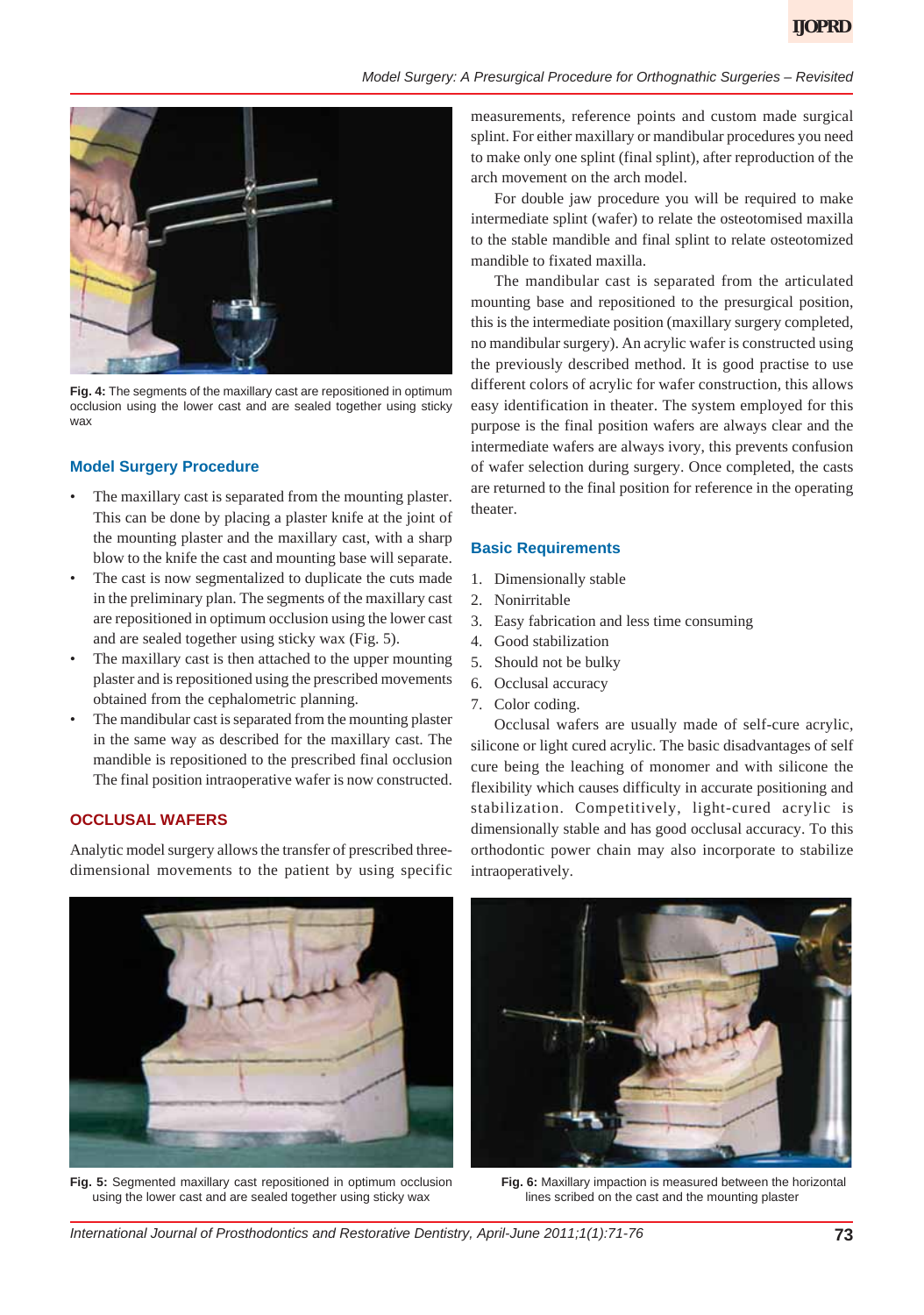#### *Ramesh Chowdhary et al*

The upper and lower casts had a coat of separating medium applied (Cold mould seal). The acrylic was rolled into a cylindrical shape at the dough stage and adaptable to the lower teeth. The upper cast was then rotated into occlusion, the excess acrylic was trimmed with scissors and the acrylic wafer was left to cure. This intermediate wafer is color coded which determine the new position of maxilla and help surgeon foreary identification during surgery.

In the same manner, the mandibular final splint (wafer) is fabricated after repositioning of the mandible.

These occlusal wafers are of prime significance since they help assemble the segments of ostotomized maxillary or mandibular components and stabilize these segments into the proposed final positions anticipated by the oral surgeons.

### **Assessing the Results of Cast Movements**

Maxillary advancement is calculated by measuring the alternation in length of the pin resting on the labial surface of the upper central incisor (Figs 6 and 7).

### *Example*

Anteroposterior incisal pin measured 50 mm in the starting position.

Anteorposterior incisal pin measured 53 mm in the final position (maxillary cast moved to prescribed position). Maxillary advancement  $=$  3 mm.



**Fig. 7:** Segmental maxillary procedures or palatal midline splits are measured. The measurement is compared with the study cast and the difference in measurement indicates the amount of expansion or closing of the maxillary arch

On completion of the correction of the maxillary center line, the two lines on the posterior surface of the maxillary cast must be coincidental with the lines on the mounting plaster. This ensures the maxilla has not been rotated at the center of the palate. If the maxilla rotates in its center there will be posterior shift of one side of the maxilla this will then indicate a posterior shift which is not surgically possible as it will hit the pterygoid plate. It is desirable to advance the maxilla (Fig. 8).



**Fig. 8:** Advancement of the maxilla

Maxillary impaction is measured between the horizontal lines scribed on the cast and the mounting plaster (Fig. 9).

Segmental maxillary procedures or palatal midline splits are measured as indicated by the arrows. The measurement is compared with the study cast and the difference in measurement indicates the amount of expansion or closing of the maxillary arch (Fig. 10).

In assement of the mandibular movement, maxillary advancement is measured in the same way as the maxilla using the anteroposterior pin. This procedure was described in the maxillary advancement section.

 If the mandible is occluded with the maxilla and the anterior section of the cast has lifted from the plaster mounting base, there is an indication of the possibility of an unstable procedure. This situation indicates a downward movement of the ramus placing an unacceptable stress on the ptreomaseteric sling, in addition there will be a downward pull of the hyoid muscles indicating an almost certain relapse of the predicted mandibular position (Figs 11A and B).

The trimming of the casts section explained the procedure for trimming the mandibular cast, ensuring the base of cast was parallel with the mandibular occlusal plane. This, once



**Fig. 9:** Maxilla and mandible are lifted

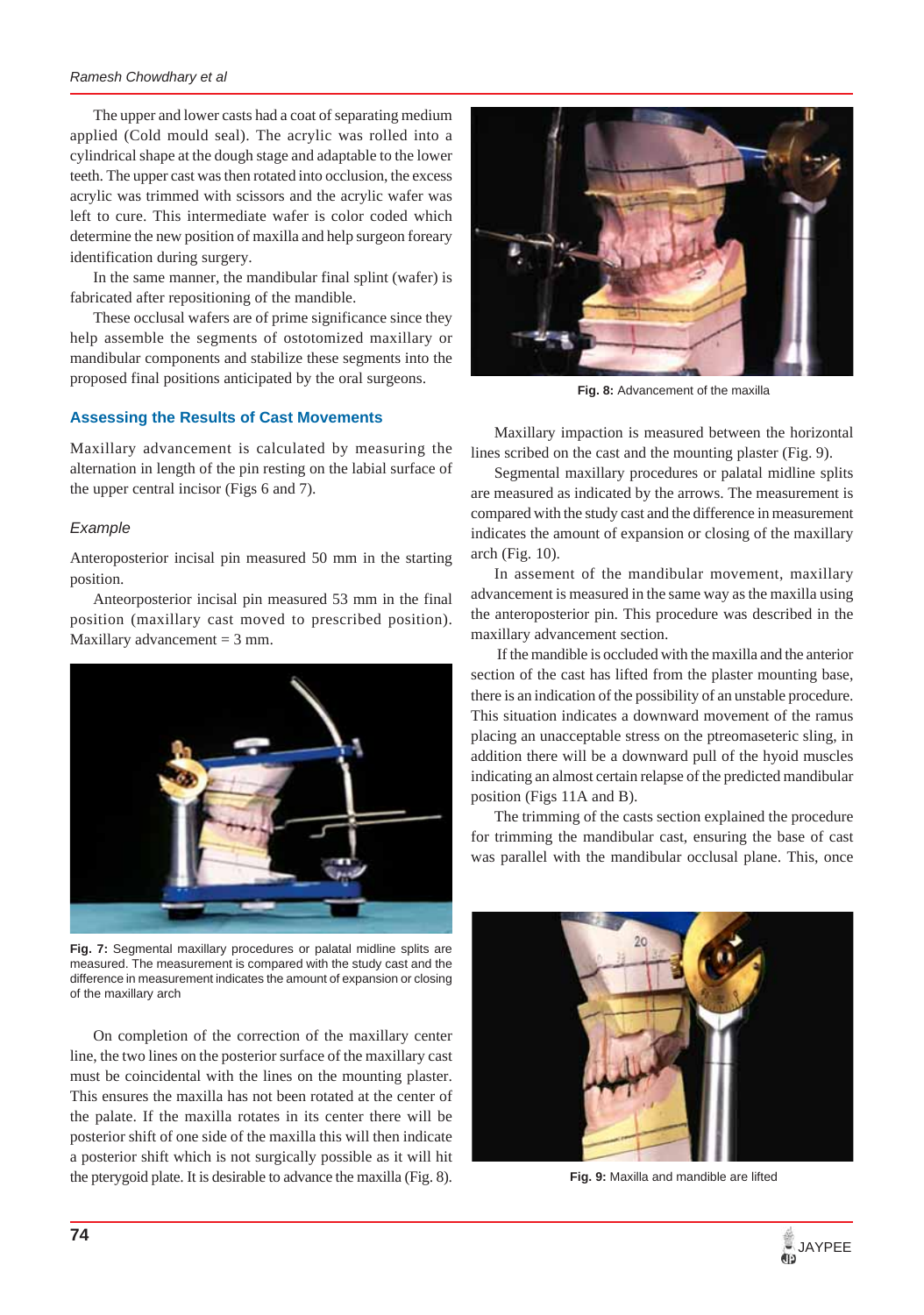### *Model Surgery: A Presurgical Procedure for Orthognathic Surgeries – Revisited*



**Fig. 10:** Measurement is compared with the study cast and the difference in measurement indicates the amount of expansion or closing of the maxillary arch





**Figs 11A and B:** The situation indicates a downward movement of the ramus placing an unacceptable stress on the pterygomasseteric sling

the mandibular cast is mounted, transfers the mandibular occlusal plane angle to the mounting plaster. This then allows the lower cast to be moved anteriorly or posteriorly on the mandibular occlusal plane, therefore, any anterior lift of the cast warns of an unstable surgical outcome (Fig. 12).



**Fig. 12:** Any anterior lift of the cast warns of an unstable surgical outcome

## **Areas of Error**

- There are some simple precautions which can be taken to ensure errors are not incorporated into the technique.
- Impressions should be taken in perforated impression trays.
- The impression must be attached to the tray at all points. No tearing of the impression or separation from the tray should be accepted.
- The impressions should not be rested on their heels either in the surgery or the laboratory.
- The wax jaw registration must be taken with extreme care. This is the most common area of error in the model surgery procedure. The model surgery and the cephalometric assessment must start from the same jaw position.
- Face bow registrations must be carefully treated both in the surgery and laboratory. Face bows are easily moved rendering them useless. Should a face bow recording be knocked or rested on the bite fork it should be repeated.
- When mounting the maxillary cast, the bite fork on the face bow should be supported to ensure the weight of plaster does not distort its position.

## **CONCLUSION**

Today's evidence-based dentistry presurgical orthognathic planning is an essential prerequisite of reconstructive orthognathic jaw surgery. Here, the oral and maxillofacial surgeon is very important. The diagnostic information gained from preoperative clinical and radiological assessment and model analysis are integrated to establish a treatment plan. This treatment plan is expressed in the model surgery, the model surgery help aid the oral and maxillofacial surgeon to have a preview of the surgical outcome and determine the exact surgical movements that are necessary to obtain the desired occlusion and esthetics.